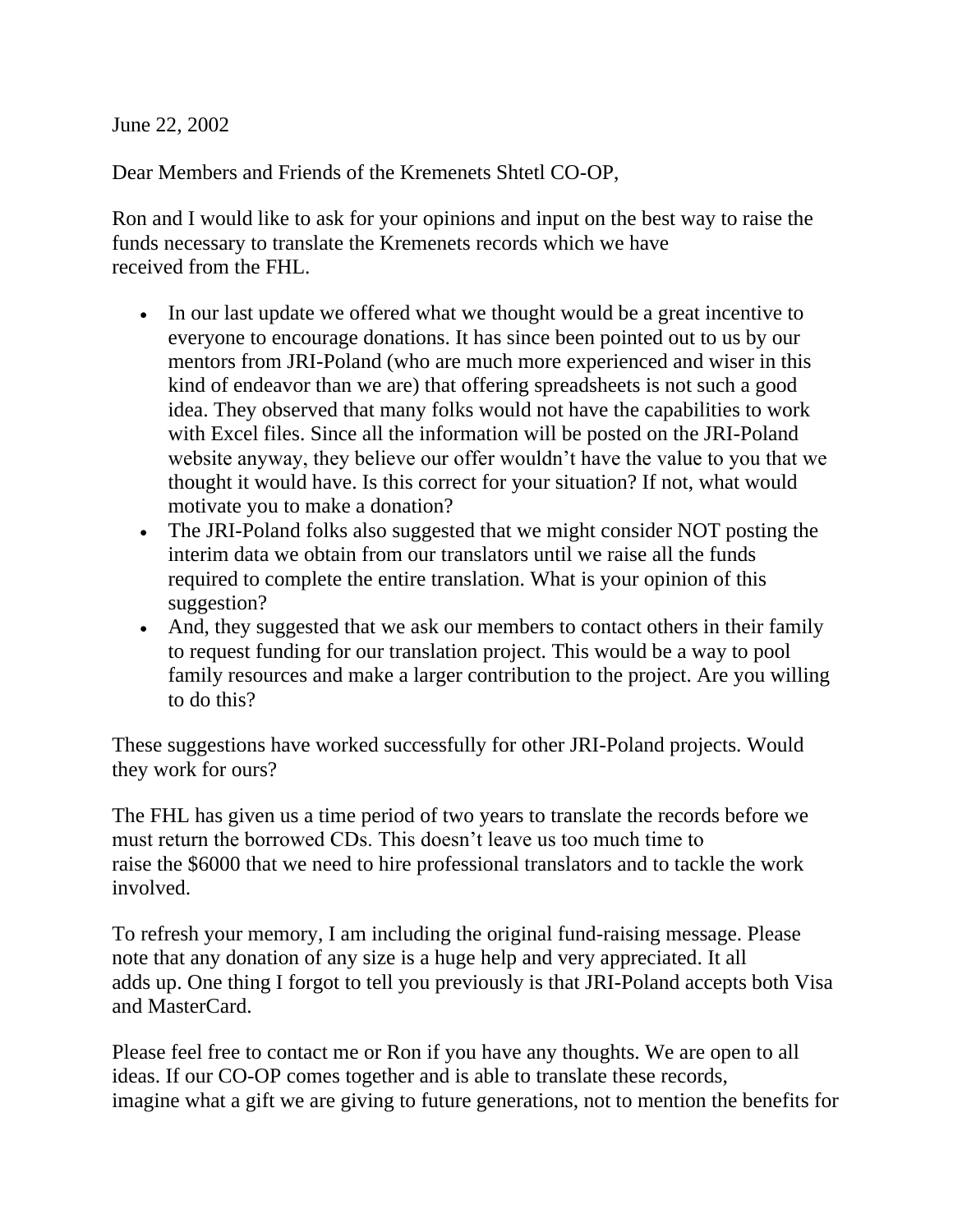our own research. Imagine what we will have done for the memory of our ancestors of Kremenets and the surrounding towns. Imagine the genealogical mysteries we might solve on our family trees.

Sincerely, Sheree Roth Co-coordinator Kremenets Shtetl CO-OP

P.S. Don't forget to let us know if you will be attending the IAJGS International Conference on Jewish Genealogy in Toronto in August.

-----------------------------------------------------------------------

Here is the update we previously sent:

At this time I ask for your help. The speed with which we get this project done depends on our success in raising money for professional translators, and in finding volunteer translators. Will you please make a financial donation to the Kremenets Shtetl CO-OP at this time? Or, if you possess the skills to transliterate Russian or Hebrew/Yiddish will you volunteer to help translate the records? That would help us reduce the cost of hiring professionals. Ron and I wish to offer some incentives to encourage you to make a donation to this very worthy cause, or to volunteer to do translations:

- For your donation of volunteer translation services, we will send you two spreadsheets for each one year spreadsheet you complete (birth, marriage or death for one year).
- For each \$100 donation, the donor gets a spreadsheet containing all the translated birth OR death OR marriage record data for one year of his/her choice.
- For each \$250 donation, the donor gets a spreadsheet containing all the translated birth OR death OR marriage record data for five years of his/her choice.
- For each \$500 donation, the donor gets spreadsheets containing all the translated birth AND death AND marriage record data for ten years of his/her choice.
- For each \$1000 donation, the donor gets spreadsheets containing the entire set of translated birth OR death OR marriage record data.
- For a \$2000 donation, the donor gets spreadsheets containing the entire set of all translated birth, death, marriage and divorce record data.

The spreadsheets will be sent to our donors as each is completed, edited and proofread. Keep in mind that all data will continue to be available free on-line,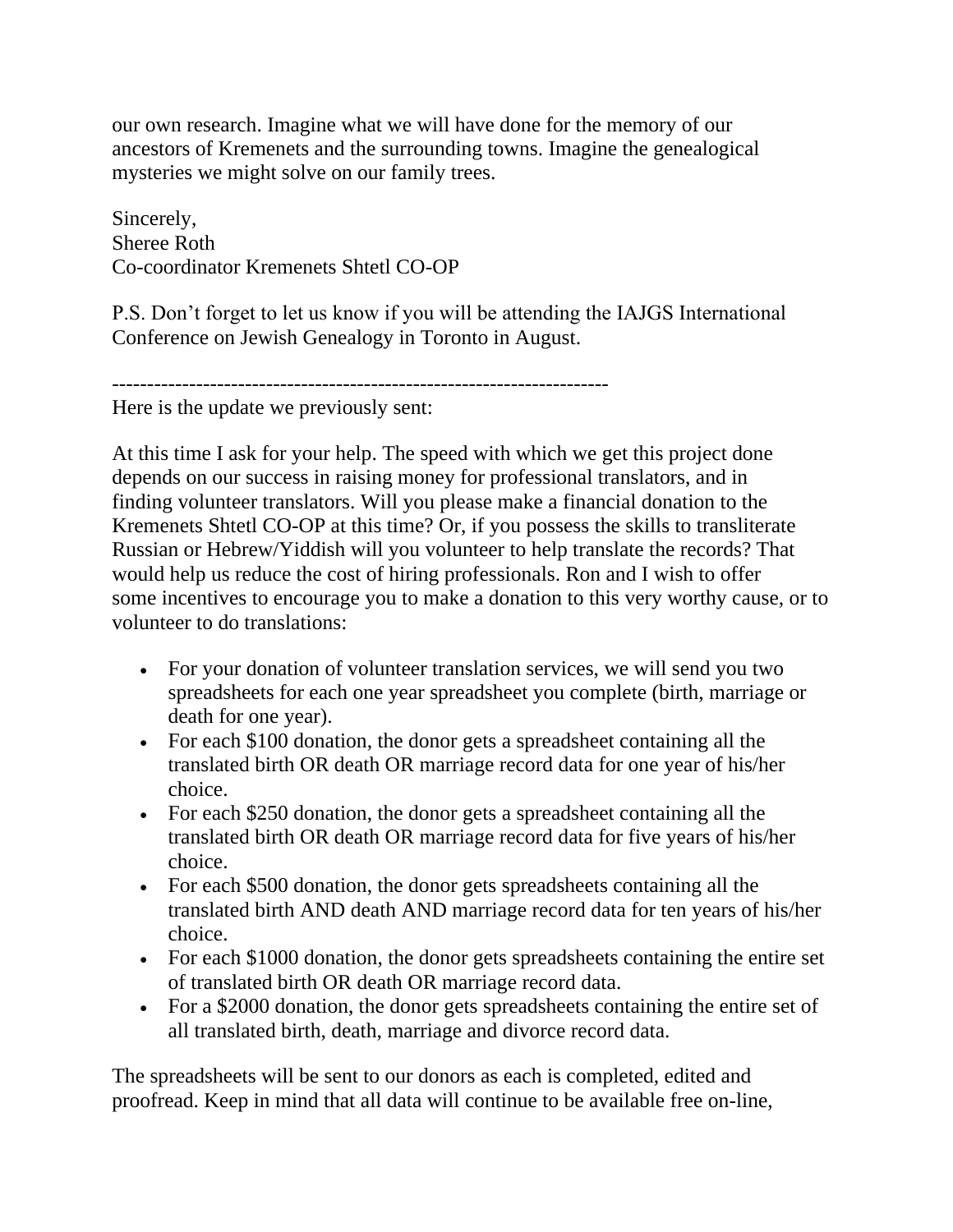but only in a searchable format. That is, you will see the data that satisfy your search criteria, but you will not be able to see the entire set of data at once. By making an appropriate donation, you will be able to see all the data in the spreadsheet and to browse through it at your leisure. If you have already donated to this effort, your past donations will be credited toward the incentives noted above.

All donations are tax deductible in the U.S., to the extent allowed by law, since the Kremenets Shtetl CO-OP is part of JRI-Poland, a 501(c)(3) organization. None of the individuals involved in coordinating the CO-OP will handle the money that is donated, and none will benefit financially from the money you donate. ALL of your donation will be used to pay professional translators for their work on our records.

How to donate?

Make your donation to JRI-Poland and specify that it is for the Kremenets Shtetl CO-OP. Your donation can be by check, bank draft, money order, or Visa Card. See <http://www.jewishgen.org/jri-pl/visa.htm> for additional information.

Checks should be made out to "Jewish Records Indexing - Poland," and you should write "Kremenets Shtetl CO-OP" on the check. Send your contributions, or address your questions concerning donations, to:

Jewish Records Indexing, Inc. c/o Sheila Salo, Treasurer 5607 Greenleaf Road Cheverly, MD 20785 USA

Telephone / Fax: (301) 341-1261 E-Mail: [ssalo@capaccess.org](mailto:ssalo@capaccess.org)

Visa contributions also may be telephoned to Sheila Salo. (Only between the hours of 8:00 am to 8:00 pm Eastern Daylight/Standard Time, please).

Remember, Jewish Records Indexing - Poland, Inc. is a nonprofit 501(c)(3) organization. The Employer Identification Number for JRI-Poland is 52-2101869. Contributions to Jewish Records Indexing - Poland are tax-deductible in the U.S. to the extent permitted by law.

Let me remind you again to specify that your donation is for the Kremenets Shtetl CO-OP. Otherwise Sheila Salo, JRI-Poland's Treasurer, will not know that the money is earmarked for our use. Also, to enable us to track contributions, please